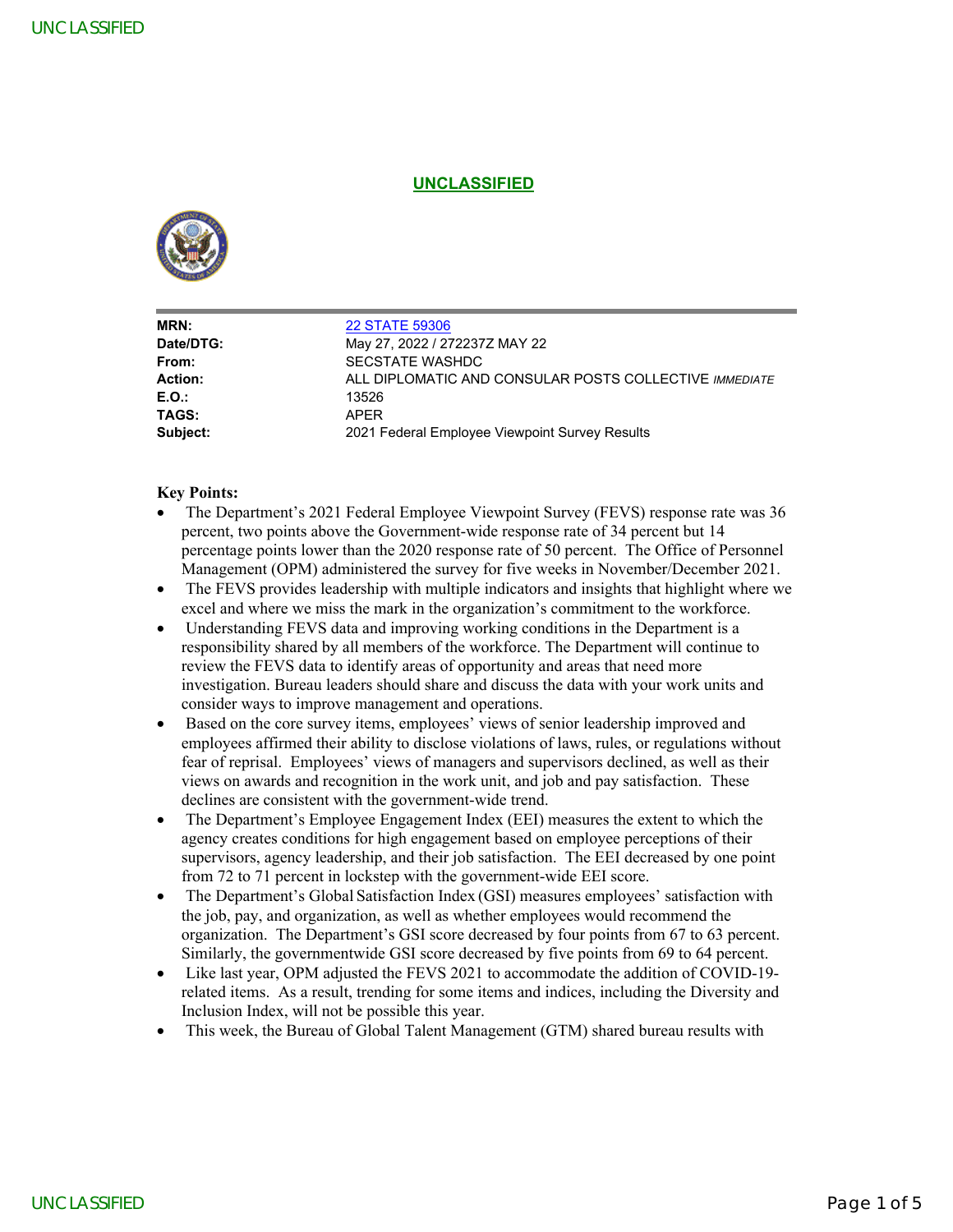bureau executive offices. GTM will post bureau level results on the GTM Intranet employee surveys page the week of May 15 after the site migrates and the web address is updated.

- There are no Mission or work unit level results for FEVS 2021 data.
- OPM will launch the FEVS 2022 the week of May 30, returning to the Spring/Summer FEVS administration schedule – we encourage everyone to participate.

### **Message from the Director General**

- 1. In his October 2021 address at the Foreign Service Institute, Secretary Blinken affirmed the need for innovation, ideas, and contributions from employees at all levels of the organization to be successful at modernizing American diplomacy. Change is only possible with your input. One of the primary ways leaders hear from the largest cross-section of the Department's workforce is through the Federal Employee Viewpoint Survey (FEVS). The FEVS provides leadership with multiple indicators and insights that highlight where we excel and where we miss the mark in the organization's commitment to the workforce. In The Constraints of the Constraint particular interaction with the theoretical particles in the Constraint of the Constraint of the Constraint of the Constraint of the Constraint of the Constraint of the Constraint of t
	- 2. OPM administered the Department's 2021 FEVS from November 8 December 10, 2021. Approximately 9,400 Department employees participated in the 2021 FEVS. Although the response rate dropped by 14 percentage points, likely due to the shortened survey fielding period, this sample size is large enough for the Department to feel confident in the results. GTM will be looking carefully at the data and the results from the forthcoming 2022 FEVS. Thank you to those who participated. Your feedback makes all the difference.

#### **Overview of the Results**

- 3. **Core Items:** Employee perceptions improved with regard to senior leaders and showed less fear of reprisal for disclosing violations of laws, rules, or regulations. Employee perceptions declined regarding managers and supervisors, awards and recognition in the work unit, and job and pay satisfaction. It should be noted that these declines are consistent with government-wide FEVS trends.
- 4. **Employee Engagement Index (EEI):** The EEI is designed to measure the extent to which agencies create environments conducive for high engagement based on employee perceptions of their leaders, supervisors, and work. The Department's EEI score decreased by one percentage point from 72 to 71 percent, in lockstep with the government-wide EEI score.

Among the Department's bureaus (and bureau equivalents) for FEVS 2021 reporting, EEI scores increased for 24 bureaus and decreased for 16 bureaus. Bureaus and bureau equivalents experiencing the largest increases were the Bureau of Population, Refugee, and Migration (+15 percentage points); the Office of the Legal Adviser and the Bureau of Economic and Business Affairs (+10 percentage points); and the Office of Foreign Missions and Bureau of Energy Resources (+9 percentage points).

5. **Global Satisfaction (GSI):** This GSI measures satisfaction with pay, job duties, and the organization, as well as whether the employee would recommend the organization as a good place to work. The Department's GSI score decreased by four percentage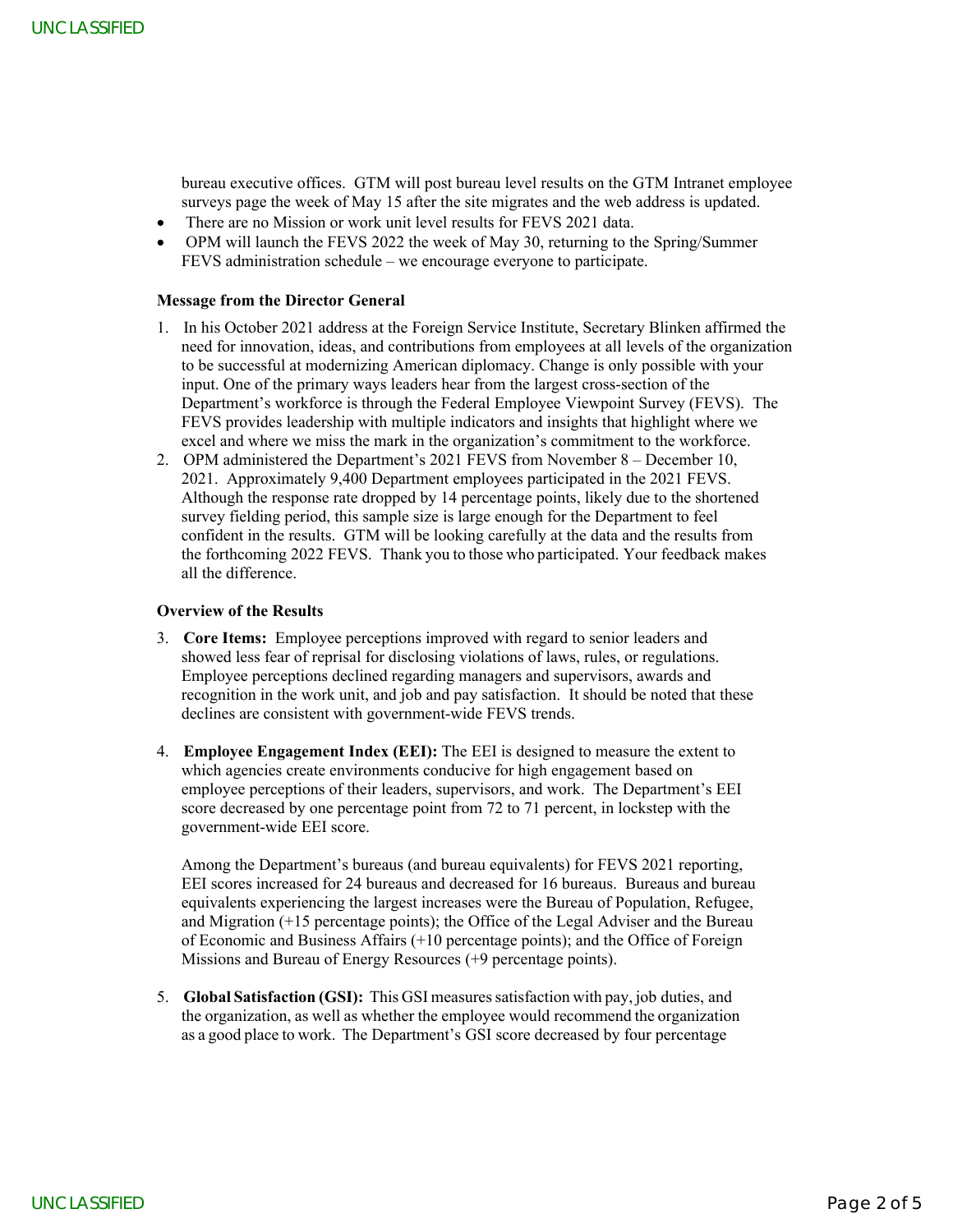points from 67 percent to 63 percent. Similarly, the government-wide GSI score decreased by five points from 69 to 64 percent.

Among the Department's bureaus (and bureau equivalents), GSI scores increased for 19 bureaus and decreased for 23 bureaus. Bureaus and bureau equivalents experiencing the largest increases were the Office of Foreign Assistance (+18 percentage points); the Office of the Legal Adviser (+17 percentage points); and the Bureau of Population, Refugees, and Migration (+15 percentage points).

- 6. **COVID-19 Items:** Compared to 2020, the number of employees who report they are teleworking full or part-time decreased from 93 percent to 80 percent. Other pandemicrelated results included the following:
	- About three in four respondents agreed that leaders and supervisors in the Department have been supportive of their personal and professional well-being during the pandemic (e.g., showing concern, effectively communicating, demonstrating commitment to health and safety).
	- Among the supports needed and available to employees during the pandemic, employees cite the following as the top three: 1) clear guidance on COVID-19 vaccine protocols – 78 percent; 2) encouraged use of PPE and other safety equipment at the worksite – 72 percent, and 3) timely communication about possible COVID-19 exposure at my agency worksite – 70 percent.

In 2020, employees cited the following as the top three supports needed and available during the pandemic: 1) expanded telework – 80 percent; 2) availability of cleaning and sanitizing supplies  $-77$  percent and 3) encouraged use of PPE and other safety equipment at the worksite – 76 percent.

• Among the supports needed and not available to employees during the pandemic, employees cite the following as the top three: 1) a well-ventilated worksite  $-27$ percent; 2) appropriate physical health resources – 20 percent, and 3) expanded telework and work schedule flexibilities – 18 percent.

In 2020, employees cited the following as the top three supports needed and not available during the pandemic: 1) the need for expanded physical health resources (i.e., testing) – 26 percent; 2) training on health and safety protocols – 21 percent, and 3) timely communication about COVID at the worksite – 19 percent.

## **Next Steps**

7. The Bureau of Global Talent Management (GTM) shared bureau results with bureau executive offices earlier this week. GTM will post bureau level results on the GTM Intranet employee surveys page the week of May 15 after the site migrates and the web address is updated. The data will be posted with a FEVS dashboard. The dashboard will include bureau-level data for OPM's Employee Engagement, Global Satisfaction, and Diversity and Inclusion indices; and an adaptation of the Partnership for Public Service's Best Places to Work in the Federal Government index. IF The Contemporary of the state of the state of the state of the state of the state of the state of the state of the state of the state of the state of the state of the state of the state of the state of the state of the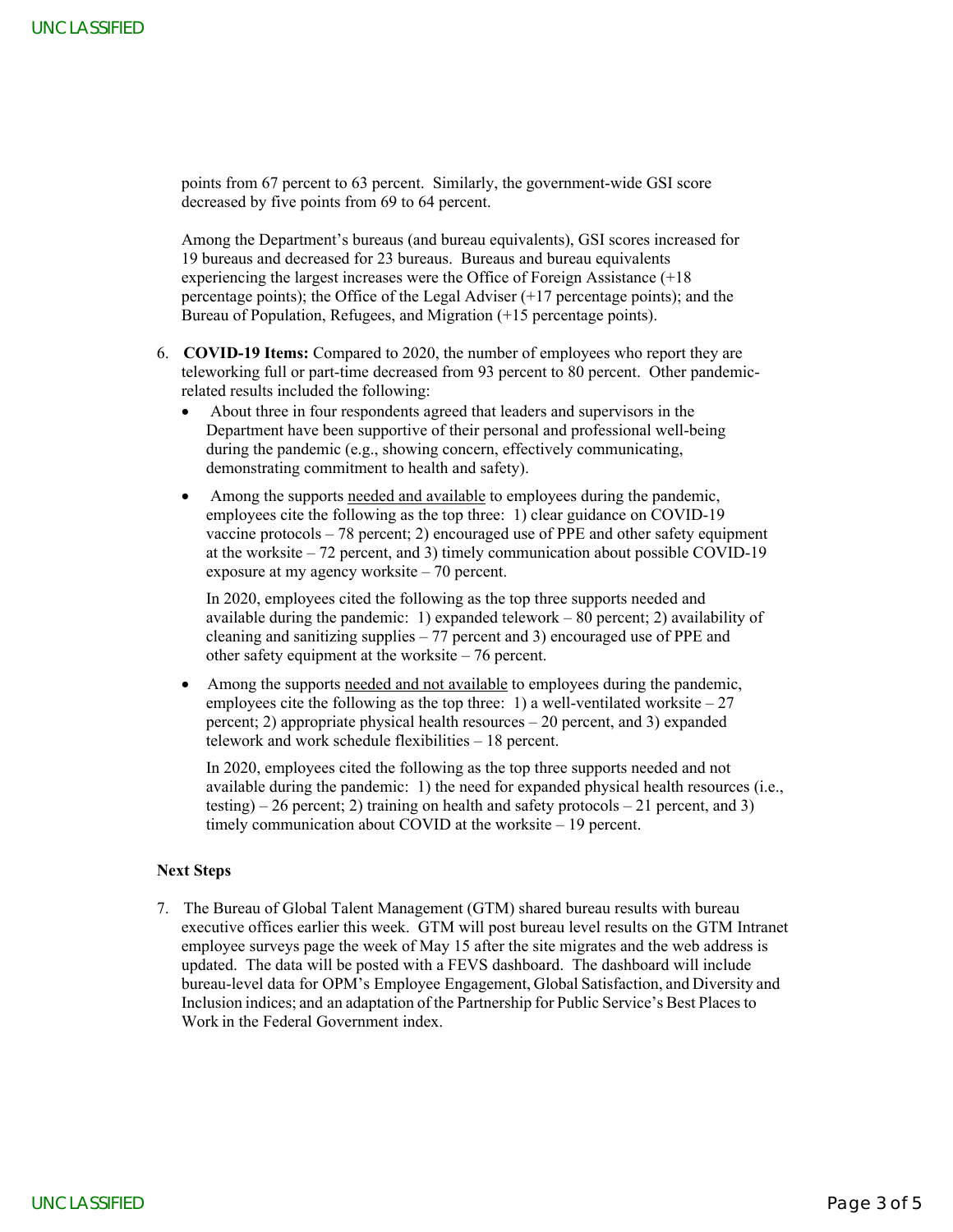- 8. This year, OPM did not give agencies the option to include reporting at the Mission or office-level. For the FEVS 2022, the Department will receive reporting at the Mission and office-level, pending sufficient participation.
- 9. The FEVS 2022 will launch the week of May 30 and close July 15, 2022. I have encouraged bureau leadership to share and discuss the results throughout their bureaus; and I encourage you to participate in those discussions when they occur in your work units. It is crucial that we continue to hear from you as we work to understand and act on the FEVS results.
- 10. In March, Deputy Secretary for Management and Resources McKeon unveiled the Future of Work Guiding Principles. Among the principles are the expectation of respect and trust in the workplace. By participating in the FEVS, you have continued the conversation with leadership and management that merits full respect and attention. Your participation in the FEVS and other Department and Government-wide initiatives – regardless of your position, grade, or location within the Department – is welcomed and will be used to strengthen and empower the entire workforce.

| <b>Approved By:</b>                      | WHA/EX:Shields, Matthew L<br>GTM/OTA: Miller, Jeffrey D<br>GTM/OTA/WPA:Pasquarella, Albert C<br>SES\YamamuraJK<br>GTM:Fite, Nina M                                                                                                                                                                                                                                                                                                                                                                                                                                                                                                                                                                                                                                                                                                                                                                                                                                                                                                                                                                                                                                                                                               |
|------------------------------------------|----------------------------------------------------------------------------------------------------------------------------------------------------------------------------------------------------------------------------------------------------------------------------------------------------------------------------------------------------------------------------------------------------------------------------------------------------------------------------------------------------------------------------------------------------------------------------------------------------------------------------------------------------------------------------------------------------------------------------------------------------------------------------------------------------------------------------------------------------------------------------------------------------------------------------------------------------------------------------------------------------------------------------------------------------------------------------------------------------------------------------------------------------------------------------------------------------------------------------------|
|                                          | M:Vass, Valerie M<br>GPA: Thompson, Matthew A<br>AF/EX:Newton, Christopher M<br>EAP/EX:Ruehle, Robert C<br>EUR-IO/EX/HR:Netherton, Katherine A<br>NEA-SCA/EX:Smith, Heather M                                                                                                                                                                                                                                                                                                                                                                                                                                                                                                                                                                                                                                                                                                                                                                                                                                                                                                                                                                                                                                                    |
| <b>Drafted By:</b><br><b>Cleared By:</b> | GTM/OTA:Greer, Jason<br>GTM:Lussier, Philippe A<br>GTM/SCU:Cue, Lourdes C<br>D-MR:Ali-Ibrahim, Staci<br>R:Tate, Robert J<br>M/SS:Pomainville, Brett G                                                                                                                                                                                                                                                                                                                                                                                                                                                                                                                                                                                                                                                                                                                                                                                                                                                                                                                                                                                                                                                                            |
| Signature:                               | FEVS, please send your questions and/or ideas to GTMSurveys@state.gov<br><b>Blinken</b>                                                                                                                                                                                                                                                                                                                                                                                                                                                                                                                                                                                                                                                                                                                                                                                                                                                                                                                                                                                                                                                                                                                                          |
| on the FEVS results.                     | or office-level. For the FEVS 2022, the Department will receive reporting at the<br>Mission and office-level, pending sufficient participation.<br>9. The FEVS 2022 will launch the week of May 30 and close July 15, 2022. I have<br>encouraged bureau leadership to share and discuss the results throughout their bureaus;<br>and I encourage you to participate in those discussions when they occur in your work<br>units. It is crucial that we continue to hear from you as we work to understand and act<br>10. In March, Deputy Secretary for Management and Resources McKeon unveiled the<br>Future of Work Guiding Principles. Among the principles are the expectation of respect<br>and trust in the workplace. By participating in the FEVS, you have continued the<br>conversation with leadership and management that merits full respect and attention.<br>Your participation in the FEVS and other Department and Government-wide initiatives<br>- regardless of your position, grade, or location within the Department - is welcomed<br>and will be used to strengthen and empower the entire workforce.<br>If you have questions about this message, or if you would like to provide feedback regarding the |